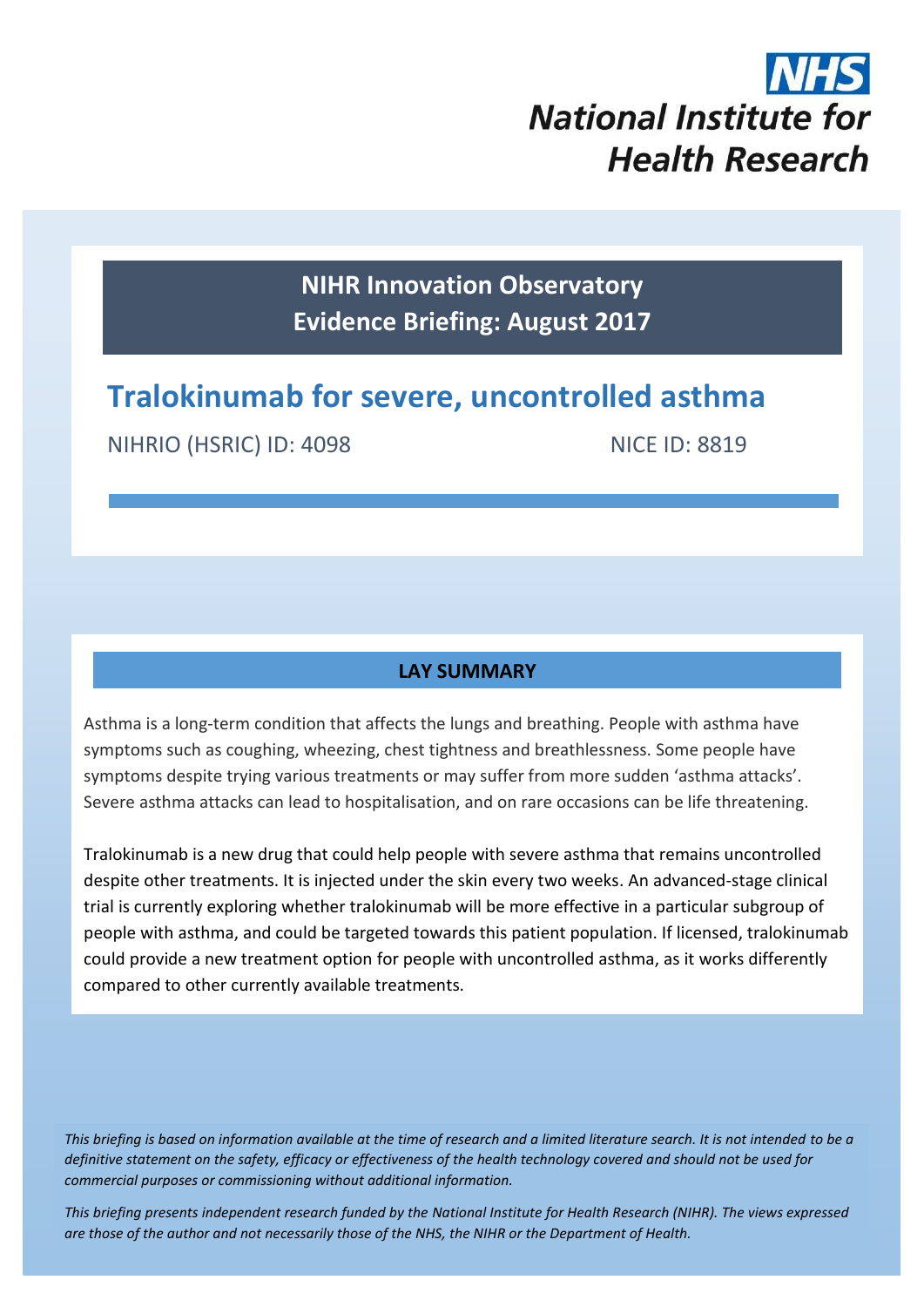#### **TARGET GROUP**

Severe asthma; uncontrolled despite inhaled corticosteroids and long-acting β2-agonist; in adults and adolescents – add-on therapy

# **TECHNOLOGY**

## <span id="page-1-1"></span>**DESCRIPTION**

Tralokinumab (CAT-354; LP-0162) is a recombinant anti-IL-13 human immunoglobulin-G4 monoclonal antibody. Tralokinumab blocks the binding and signalling of IL-13 to its receptors. IL-13 is a signalling protein that plays a key role in the pathogenesis of asthma. When IL-13 binds to receptors (IL-13Rα1 and IL-13Rα2) found on cells in the airways, this can lead to inflammation, airway hypersensitivity and structural changes. The IL-13 pathway therefore has been considered to represent a potentially effective target for asthma therapy.<sup>1</sup>

Tralokinumab is in clinical trials as an add-on therapy for severe asthma that remains uncontrolled despite the patient having received inhaled corticosteroids (ICS) and a long-acting β2-agonist (LABA). AstraZeneca's second pivotal phase III trial (STRATOS 2) focuses on a subgroup of patients with an elevated biomarker associated with increased IL-13 activity, who the company suggests may have an enhanced response to tralokinumab.<sup>23</sup> In the STRATOS 1 and STRATOS 2 phase III trials, 300mg of tralokinumab was administered as a subcutaneous injection, every two weeks for a year.<sup>4</sup>

<span id="page-1-0"></span>In addition to the STRATOS trials, AstraZeneca's ATMOSPHERE clinical trial programme in asthma also includes TROPOS (phase III trial in adult and adolescent patients with severe asthma who require continuous treatment with ICS plus LABA, and chronic treatment with maintenance oral corticosteroid therapy) and MESOS (phase II trial in adults with uncontrolled asthma requiring continuous treatment with ICS, with or without other asthma controllers)[.](#page-1-0)<sup>2</sup>

Tralokinumab does not currently hold a marketing authorisation for any indications. In addition to asthma, it is also under development for the treatment of atopic dermatitis, and was previously under development for ulcerative colitis and idiopathic pulmonary fibrosis.<sup>5</sup>

## **INNOVATION and/or ADVANTAGES**

Tralokinumab has a different mechanism of action compared to treatments that are currently available. The drug will target severe cases of uncontrolled asthma with specific biological and clinical features, and has been expected to be a part of a shift toward personalised medicine in asthma treatment.<sup>6</sup>

## **DEVELOPER**

AstraZeneca UK Ltd (MedImmune)

## **AVAILABILITY, LAUNCH or MARKETING**

Tralokinumab is currently in phase III clinical trials.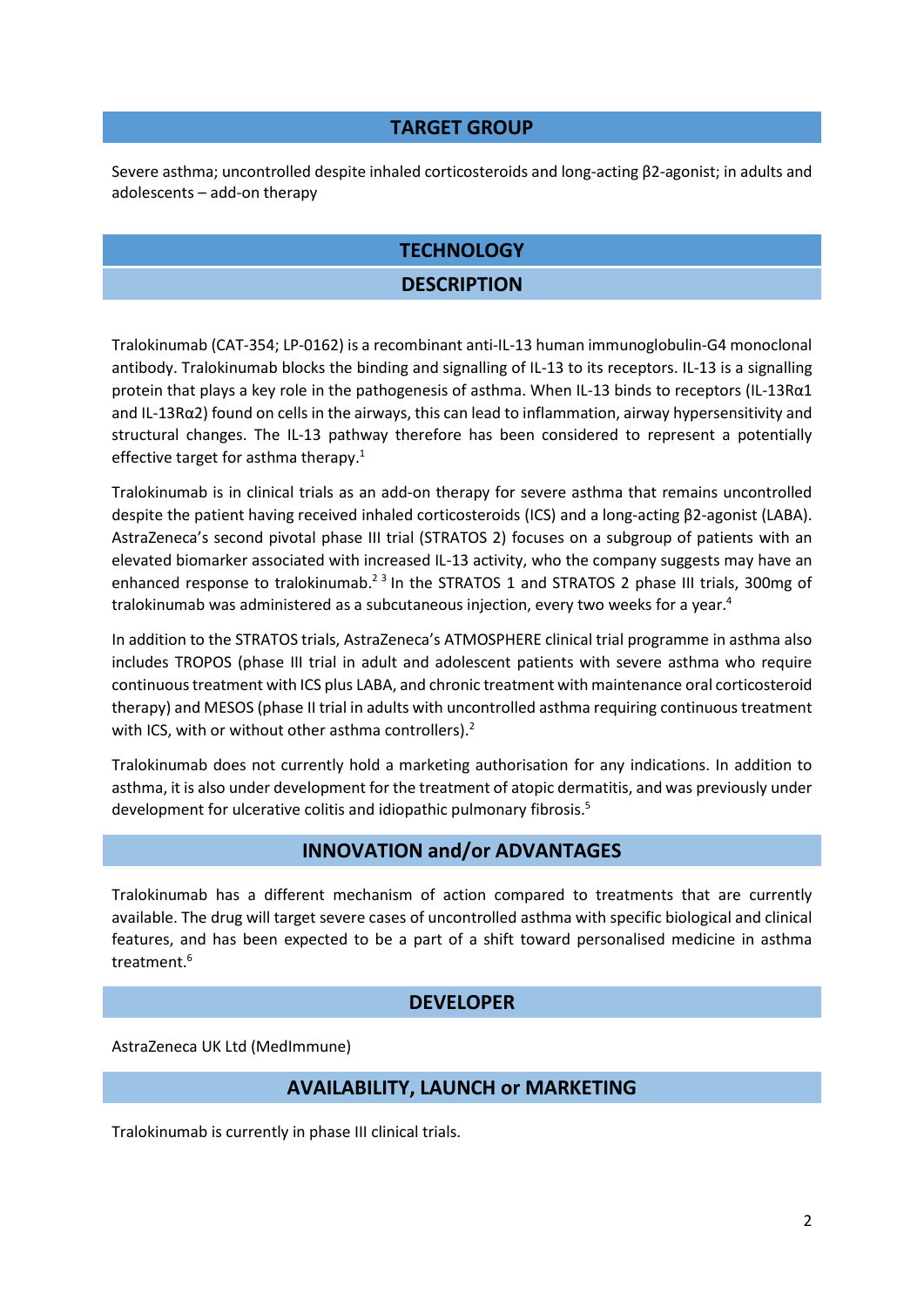## **PATIENT GROUP**

#### <span id="page-2-0"></span>**BACKGROUND**

Asthma is a long‑term inflammatory disorder of the airways. Its symptoms include breathlessness, chest tightness, wheezing, sputum production, airflow obstruction, hyper-responsiveness of airways, and cough (particularly at night). Symptoms vary in frequency and severity, from intermittent and mild, to frequent and severe. Asthma can impair a person's quality of life, with symptoms leading to fatigue, as well as absence from school or work. Psychological problems, such as depression, are up to six times more common in asthma patients compared to the general population, particularly in people with severe and difficult-to-control asthma.<sup>7</sup>

Most cases of asthma can be well controlled with inhaled corticosteroids and long-acting betaagonists; however, a proportion of patients do not respond to these treatments and attain at best limited disease control. Severe, uncontrolled asthma is defined by at least one of the following:

1) Poor symptom control (Asthma Control Questionnaire [ACQ] >1.5 or Asthma Control Test [ACT]  $<$  20):

2) Frequent severe exacerbations (two or more bursts of systemic corticosteroids in the previous year);

3) Serious exacerbations (at least one hospitalization, intensive care unit stay, or mechanical ventilation in the previous year); and

4) Airflow limitation (forced expiratory volume in 1 s [FEV1] <80% predicted).

This patient cohort represents a considerable healthcare and financial burden, as people may experience frequent exacerbations and require admission to a hospital. Although severe asthma only accounts for approximately 10 to 15% of asthmatics, this cohort may utilise up to 50% of overall healthcare costs for asthma. Although new biological agents and disease biomarkers (aiding targeting of treatment) have provided novel avenues in asthma treatment, only a proportion of severe asthmatics respond to such targeted treatment due to the heterogeneity of the condition.<sup>8</sup>

## <span id="page-2-1"></span>**CLINICAL NEED and BURDEN OF DISEASE**

Although the proportion of patients with severe uncontrolled asthma is relatively small, this population accounts for the greatest proportion of healthcare costs in asthma. <sup>9</sup> According to Asthma UK, about 5% of the asthmatic cohort have a medical diagnosis of severe asthma, with about 250,000 adults and children in the UK being diagnosed with severe asthma.<sup>10</sup>

In 2015, 1,302 deaths from asthma were registered in England and Wales. This was the highest number of deaths in asthma in over ten years, and a 17% increase in the number of asthma related deaths from the previous year  $(1,114$  in 2014).<sup>11</sup> In 2015/16, there were 68,426 hospital admissions for asthma (ICD-10 code: J45) in England, resulting in 145,022 bed days and 92,872 finished consultant episodes. 12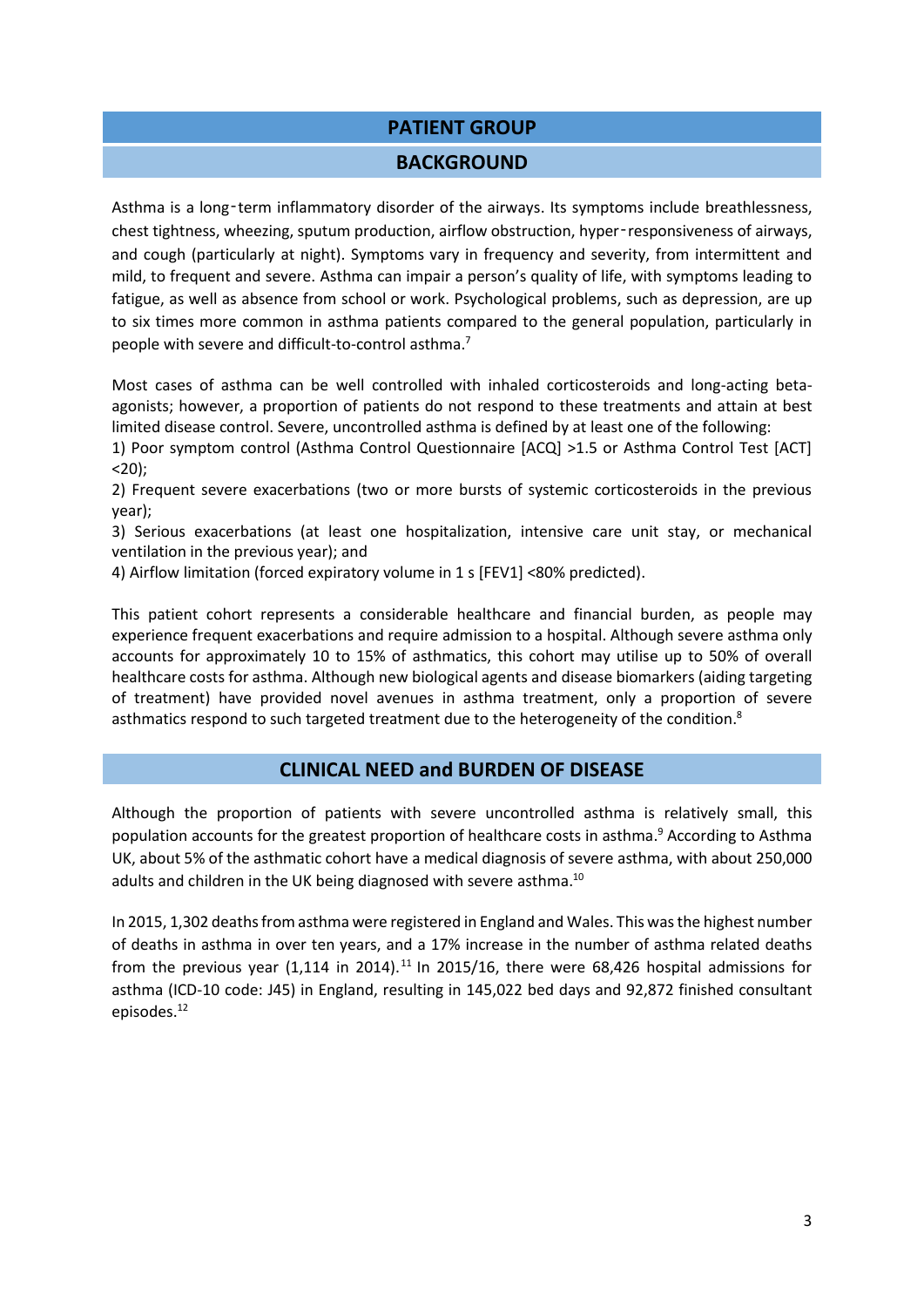# **PATIENT PATHWAY**

## **RELEVANT GUIDANCE**

## **NICE GUIDANCE**

- NICE technology appraisal in development. Asthma (eosinophilic) reslizumab (after inhaled corticosteroids) (ID872). Expected publication date TBC.
- NICE technology appraisal in development. Benralizumab for treating inadequately controlled asthma (1129). Expected publication date TBC.
- NICE technology appraisal. Mepolizumab for treating severe refractory eosinophilic asthma (TA431). January 2017.
- NICE technology appraisal. Omalizumab for treating severe persistent allergic asthma (review of technology appraisal guidance 133 and 201) (TA278). April 2013.
- NICE technology appraisal. Inhaled corticosteroids for the treatment of chronic asthma in children aged 12 years and over (TA138). March 2008.
- NICE technology appraisal. Inhaled corticosteroids for the treatment of chronic asthma in children under the age of 12 years (TA131). November 2007.
- NICE technology appraisal. Inhaler devices for routine treatment of chronic asthma in older children (aged 5-15 years) (TA38). March 2002.
- NICE technology appraisal. Guidance on the use of inhaler systems (devices) in children under the age of 5 years with chronic asthma (TA10). August 2000.
- NICE clinical guideline in development. Asthma diagnosis and monitoring (GID-CGWAVE0640). Expected publication date October 2017.
- NICE clinical guideline in development. Asthma management (GID-CGWAVE0743). Expected publication date October 2017.
- NICE quality standard. Quality standard for asthma (QS25). February 2013.
- NICE diagnostics guidance. Measuring fractional exhaled nitric oxide concentration in asthma: NIOX MINO, NIOX VERO and NObreath (DG12). April 2014.
- NICE interventional procedure guidance. Bronchial thermoplasty for severe asthma (IPG419). January 2012.

# **NHS ENGLAND and POLICY GUIDANCE**

 NHS England. 2013/14 NHS Standard Contract For Respiratory: Severe Asthma (Adult). A14/S/b.

# **OTHER GUIDANCE**

- Scottish Intercollegiate Guidelines Network and British Thoracic Society. British guideline on the management of asthma: A national clinical guideline (SIGN 141). October 2014.
- Scottish Intercollegiate Guidelines Network. Managing asthma in adults: a booklet for patients and their families and carers. December 2011.
- NHS quality improvement (Scotland) service guidance. Asthma services for children and young people: clinical standards. March 2007.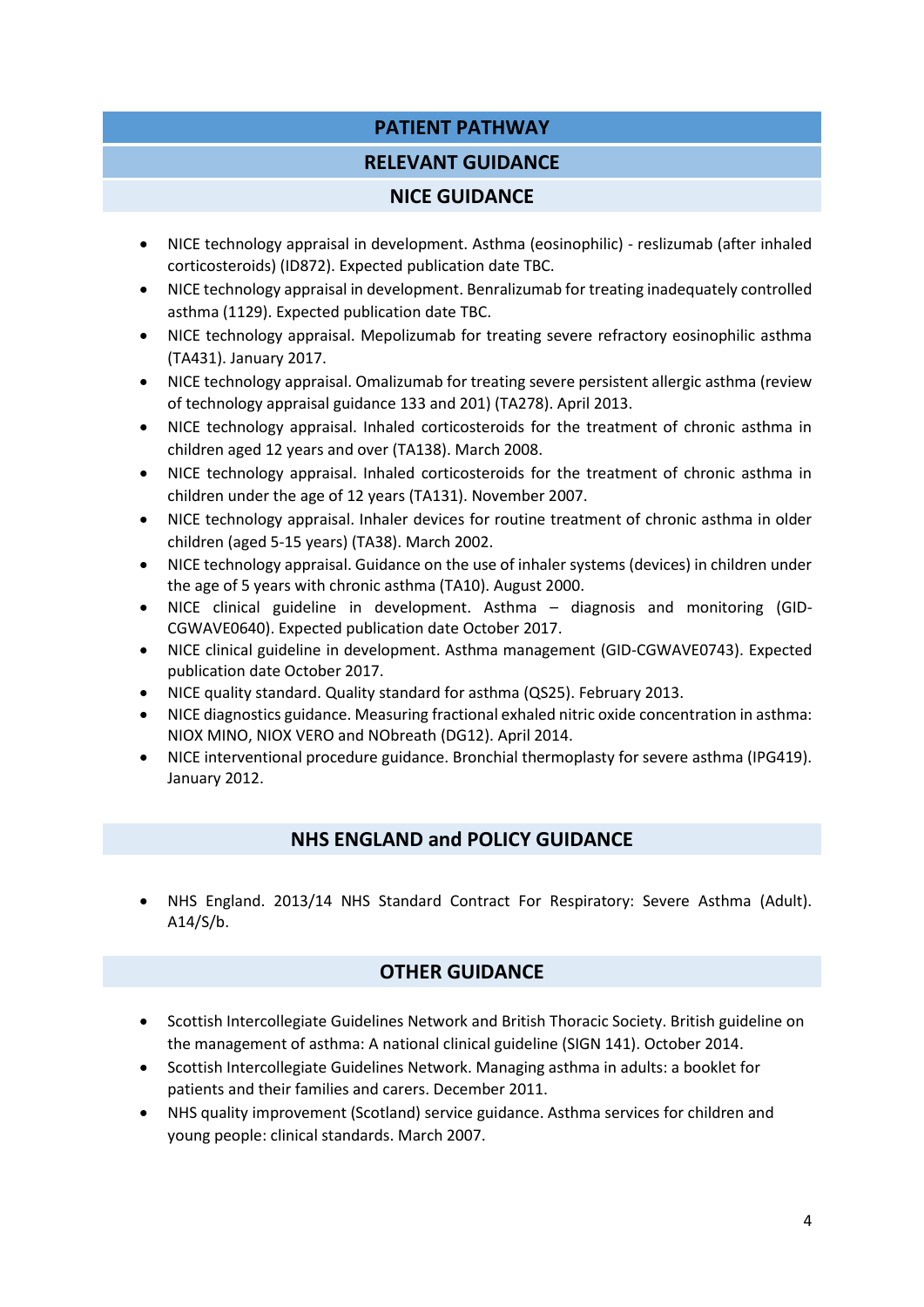## **CURRENT TREATMENT OPTIONS**

There is no cure for asthma, therefore treatment aims to control symptoms while minimising the adverse reactions to treatment. Current guidelines from the British Thoracic Society (BTS) and Scottish Intercollegiate Guidelines Network (SIGN) recommend a stepwise approach to treatment aligned with the pathway of the Global Initiative for Asthma (GINA):

- Step 1 (for mild intermittent asthma) of the GINA pathway recommends using inhaled shortacting beta2 agonists occasionally.
- Step 2 recommends introducing inhaled corticosteroids at 200 to 800 micrograms per day in people aged 12 years and over and at 200 to 400 micrograms per day in children aged 5 to 12 years.
- Step 3 recommends adding an inhaled long-acting beta2 agonist and, if control remains inadequate, increasing the dosage of inhaled corticosteroids to 800 micrograms per day in adults and adolescents and to 400 micrograms per day in children. If a person's asthma does not respond to an inhaled long-acting beta2 agonist, a leukotriene receptor antagonist (oral), a theophylline (oral) or a slow-release beta2 agonist (oral) may be considered instead.
- Step 4 recommends increasing the dosage of inhaled corticosteroids to up to 2000 micrograms per day in adults and adolescents and up to 800 micrograms per day in children. As with step 3, adding a leukotriene receptor antagonist, a theophylline or an oral beta2 agonist may also be considered. Before moving to step 5, clinicians should refer people whose asthma is inadequately controlled to specialist care.
- Step 5 recommends daily corticosteroid tablets at the lowest dose that provides adequate control, alongside high-dose inhaled corticosteroids. Treatments that can minimise the use of corticosteroid tablets may also be considered. The adverse effects of long-term oral corticosteroids are significant and include adrenal suppression, glucose intolerance, decreased bone mineral density, cataracts and glaucoma, and growth failure in children[.](#page-2-0)<sup>7</sup>

NICE technology appraisal also recommended the use of omalizumab (Xolair) for severe persistent asthma as an add-on to optimise standard therapy in people aged six years and over who need continuous or frequent treatment with oral corticosteroids (defined as four or more courses in the previous year)[.](#page-2-0)<sup>7</sup>

| <b>Trial</b>        | STRATOS 1; tralokinumab vs. placebo; NCT02161757; D2210C00007; phase III                                                                                                                                         |  |
|---------------------|------------------------------------------------------------------------------------------------------------------------------------------------------------------------------------------------------------------|--|
| <b>Sponsor</b>      | AstraZeneca                                                                                                                                                                                                      |  |
| <b>Status</b>       | Partial results published in a company press release. Listed in the trial registry<br>as ongoing, not recruiting.                                                                                                |  |
| Source of           | Trial registry, <sup>4</sup> company press release <sup>2</sup>                                                                                                                                                  |  |
| <b>Information</b>  |                                                                                                                                                                                                                  |  |
| Location            | EU (not incl UK), USA, other countries                                                                                                                                                                           |  |
| <b>Design</b>       | Randomised, double-blind, placebo-controlled trial                                                                                                                                                               |  |
| <b>Participants</b> | N=1,231; aged 12 to 75 years; physician-diagnosed asthma; documented<br>treatment with ICS at a total daily dose corresponding to ≥500µg fluticasone<br>propionate dry powder formulation equivalents and a LABA |  |

# **EFFICACY and SAFETY**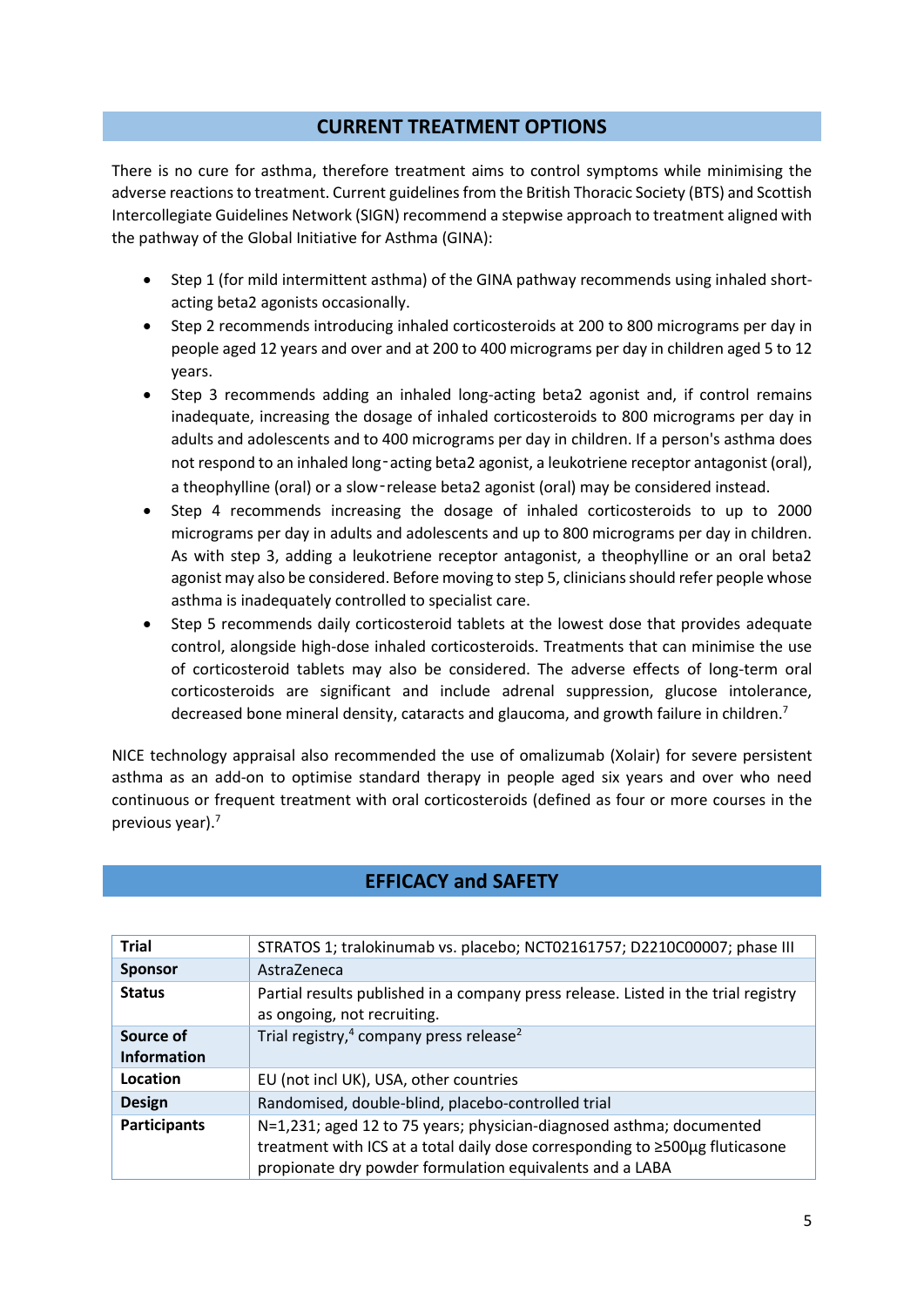| <b>Schedule</b>                     | 300 mg administered every 2 weeks, for 52 weeks                                                                                                                                                                                                                                                                                                                                                                                                                                                                                                                                                                                                                                  |  |  |
|-------------------------------------|----------------------------------------------------------------------------------------------------------------------------------------------------------------------------------------------------------------------------------------------------------------------------------------------------------------------------------------------------------------------------------------------------------------------------------------------------------------------------------------------------------------------------------------------------------------------------------------------------------------------------------------------------------------------------------|--|--|
| Follow-up                           | 72 weeks                                                                                                                                                                                                                                                                                                                                                                                                                                                                                                                                                                                                                                                                         |  |  |
| Primary<br><b>Outcomes</b>          | Asthma exacerbation rate reduction (AERR)                                                                                                                                                                                                                                                                                                                                                                                                                                                                                                                                                                                                                                        |  |  |
| <b>Secondary</b><br><b>Outcomes</b> | Percent change from baseline to Week 52 in pre-dose/pre-bronchodilator<br>forced expiratory volume in 1 second; Change from baseline to Week 52 in<br>daily asthma symptom score; Change from baseline to Week 52 in Asthma<br>Quality of Life Questionnaire for 12 Years and Older total score; and 14 other<br>secondary outcomes.                                                                                                                                                                                                                                                                                                                                             |  |  |
| <b>Key Results</b>                  | Tralokinumab, an anti-interleukin-13 (IL-13) human monoclonal antibody, did<br>not meet its primary endpoint of a significant reduction in the annual asthma<br>exacerbation rate (AAER) in the overall population of severe, uncontrolled<br>asthma patients, compared with placebo in STRATOS 1, the first of two pivotal<br>Phase III trials.<br>In a planned analysis, a clinically-relevant reduction in AAER was observed in a<br>sub-population of patients with an elevated biomarker associated with<br>increased IL-13 activity. This sub-group of patients will now be the focus for<br>the future analysis of STRATOS 2, the second ongoing pivotal Phase III trial. |  |  |
| <b>Adverse effects</b><br>(AEs)     | The safety and tolerability findings in STRATOS 1 were consistent with those<br>observed in previous trials with tralokinumab.                                                                                                                                                                                                                                                                                                                                                                                                                                                                                                                                                   |  |  |
| <b>Expected</b><br>reporting date   |                                                                                                                                                                                                                                                                                                                                                                                                                                                                                                                                                                                                                                                                                  |  |  |

| <b>Trial</b>                      | STRATOS 2; tralokinumab vs. placebo; NCT02194699; D2210C00008; phase III                                                                                                                                                                                                                                                             |  |  |
|-----------------------------------|--------------------------------------------------------------------------------------------------------------------------------------------------------------------------------------------------------------------------------------------------------------------------------------------------------------------------------------|--|--|
| <b>Sponsor</b>                    | AstraZeneca                                                                                                                                                                                                                                                                                                                          |  |  |
| <b>Status</b>                     | Reported as ongoing, results not yet published.                                                                                                                                                                                                                                                                                      |  |  |
| Source of<br><b>Information</b>   | Trial registry <sup>13</sup>                                                                                                                                                                                                                                                                                                         |  |  |
| Location                          | EU (incl UK), USA, Canada, and other countries                                                                                                                                                                                                                                                                                       |  |  |
| <b>Design</b>                     | Randomised, double-blind, placebo-controlled trial                                                                                                                                                                                                                                                                                   |  |  |
| <b>Participants</b>               | Estimated N=770 to 856; aged 12 to 75 years; physician-diagnosed asthma;<br>documented treatment with ICS at a total daily dose corresponding to ≥500µg<br>fluticasone propionate dry powder formulation equivalents and a LABA                                                                                                      |  |  |
| <b>Schedule</b>                   | 300 mg administered every 2 weeks, for 52 weeks                                                                                                                                                                                                                                                                                      |  |  |
| Follow-up                         | 72 weeks                                                                                                                                                                                                                                                                                                                             |  |  |
| Primary<br><b>Outcomes</b>        | Asthma exacerbation rate reduction (AERR)                                                                                                                                                                                                                                                                                            |  |  |
| Secondary<br><b>Outcomes</b>      | Percent change from baseline to Week 52 in pre-dose/pre-bronchodilator<br>forced expiratory volume in 1 second; Change from baseline to Week 52 in<br>daily asthma symptom score; Change from baseline to Week 52 in Asthma<br>Quality of Life Questionnaire for 12 Years and Older total score; and 13 other<br>secondary outcomes. |  |  |
| <b>Key Results</b>                |                                                                                                                                                                                                                                                                                                                                      |  |  |
| <b>Adverse effects</b><br>(AEs)   | $\overline{a}$                                                                                                                                                                                                                                                                                                                       |  |  |
| <b>Expected</b><br>reporting date | Final data collection date for primary outcome measure was May 2016. Results<br>are expected imminently, in the second half of the year.                                                                                                                                                                                             |  |  |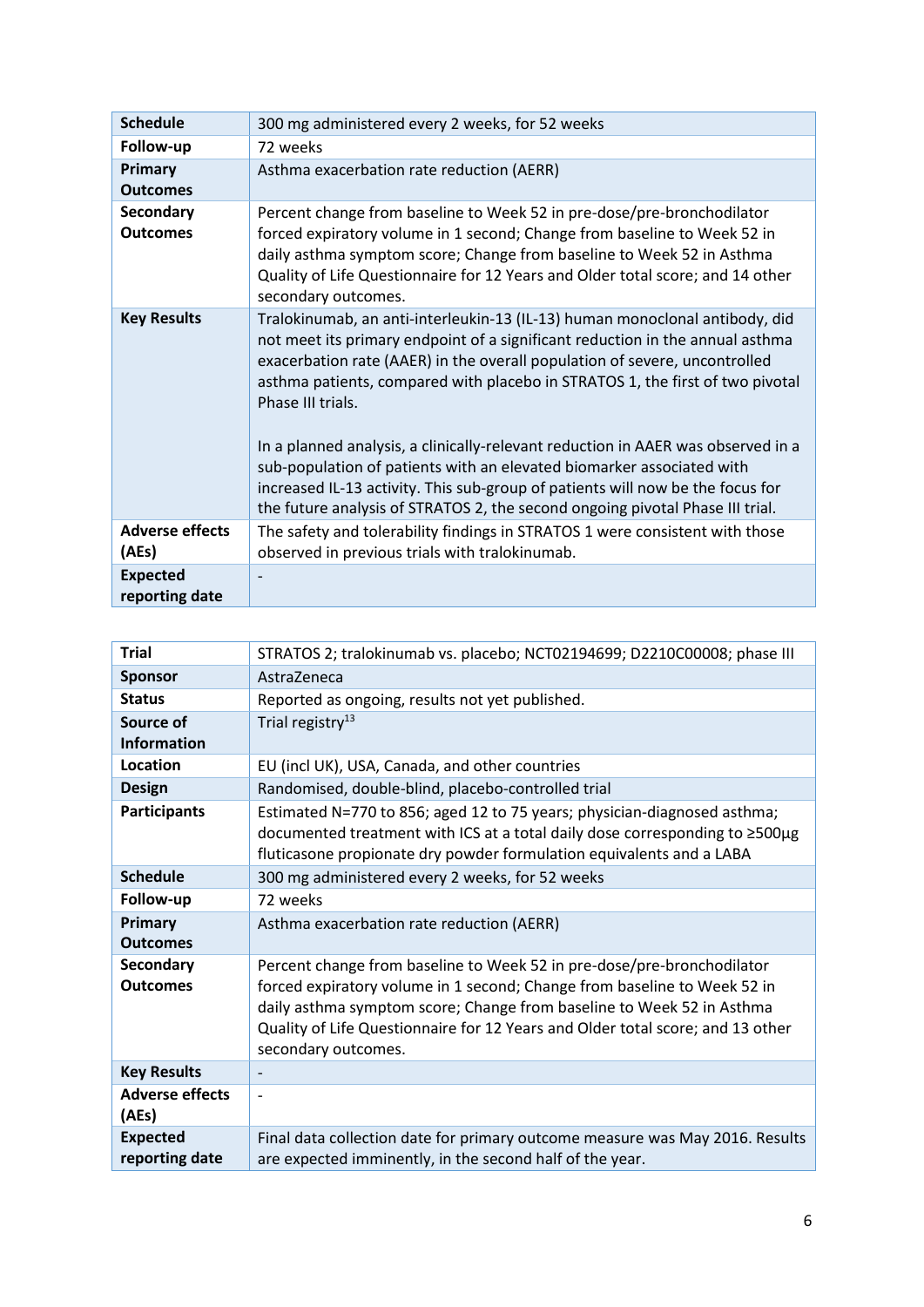| <b>Trial</b>                      | TROPOS; tralokinumab vs placebo; NCT02281357; phase III                                                                                                                                                                                                                                                             |  |  |
|-----------------------------------|---------------------------------------------------------------------------------------------------------------------------------------------------------------------------------------------------------------------------------------------------------------------------------------------------------------------|--|--|
| <b>Sponsor</b>                    | AstraZeneca                                                                                                                                                                                                                                                                                                         |  |  |
| <b>Status</b>                     | Ongoing, not recruiting                                                                                                                                                                                                                                                                                             |  |  |
| Source of                         | Trial registry, <sup>14</sup> published protocol <sup>9</sup>                                                                                                                                                                                                                                                       |  |  |
| <b>Information</b>                |                                                                                                                                                                                                                                                                                                                     |  |  |
| Location                          | EU (not incl UK), USA, Ukraine                                                                                                                                                                                                                                                                                      |  |  |
| <b>Design</b>                     | Randomized, double-blind, placebo-controlled trial                                                                                                                                                                                                                                                                  |  |  |
| <b>Participants</b>               | N=140; ages 12 to 75; physician-diagnosed asthma; documented treatment<br>with ICS at a total daily dose corresponding to ≥500µg fluticasone propionate<br>dry powder formulation equivalents and a LABA                                                                                                            |  |  |
| <b>Schedule</b>                   | 300 mg dose of tralokinumab administered subcutaneously every 2 weeks, for<br>40 weeks (12-week induction, 20-week OCS reduction and 8-week<br>maintenance phases)                                                                                                                                                  |  |  |
| Follow-up                         | n/a                                                                                                                                                                                                                                                                                                                 |  |  |
| Primary<br><b>Outcomes</b>        | Percent change from baseline in the daily, average, OCS dose at week 40 post<br>randomization while not losing asthma control.                                                                                                                                                                                      |  |  |
| Secondary<br><b>Outcomes</b>      | Difference between tralokinumab vs. placebo in the proportion of subjects<br>with final daily average OCS dose ≤5 mg at Week 40 post randomization.<br>Difference between tralokinumab vs. placebo in the proportion of subjects<br>with ≥50% reduction in average daily OCS dose at Week 40 post<br>randomization. |  |  |
| <b>Key Results</b>                |                                                                                                                                                                                                                                                                                                                     |  |  |
| <b>Adverse effects</b><br>(AEs)   |                                                                                                                                                                                                                                                                                                                     |  |  |
| <b>Expected</b><br>reporting date | Estimated primary completion date: September 13, 2017.                                                                                                                                                                                                                                                              |  |  |

# **ESTIMATED COST and IMPACT**

## **COST**

The cost of omalizumab, another monoclonal antibody recommended by NICE for asthma treatment, ranges from approximately £1,665 per patient per year (excluding VAT) for a 75 mg dose administered every 4 weeks to approximately £26,640 per patient per year (excluding VAT) for a 600 mg dose (the maximum recommended dose in the summary of product characteristics) administered every two weeks[.](#page-2-0) Costs may vary in different settings because of negotiated procurement discounts.<sup>7</sup>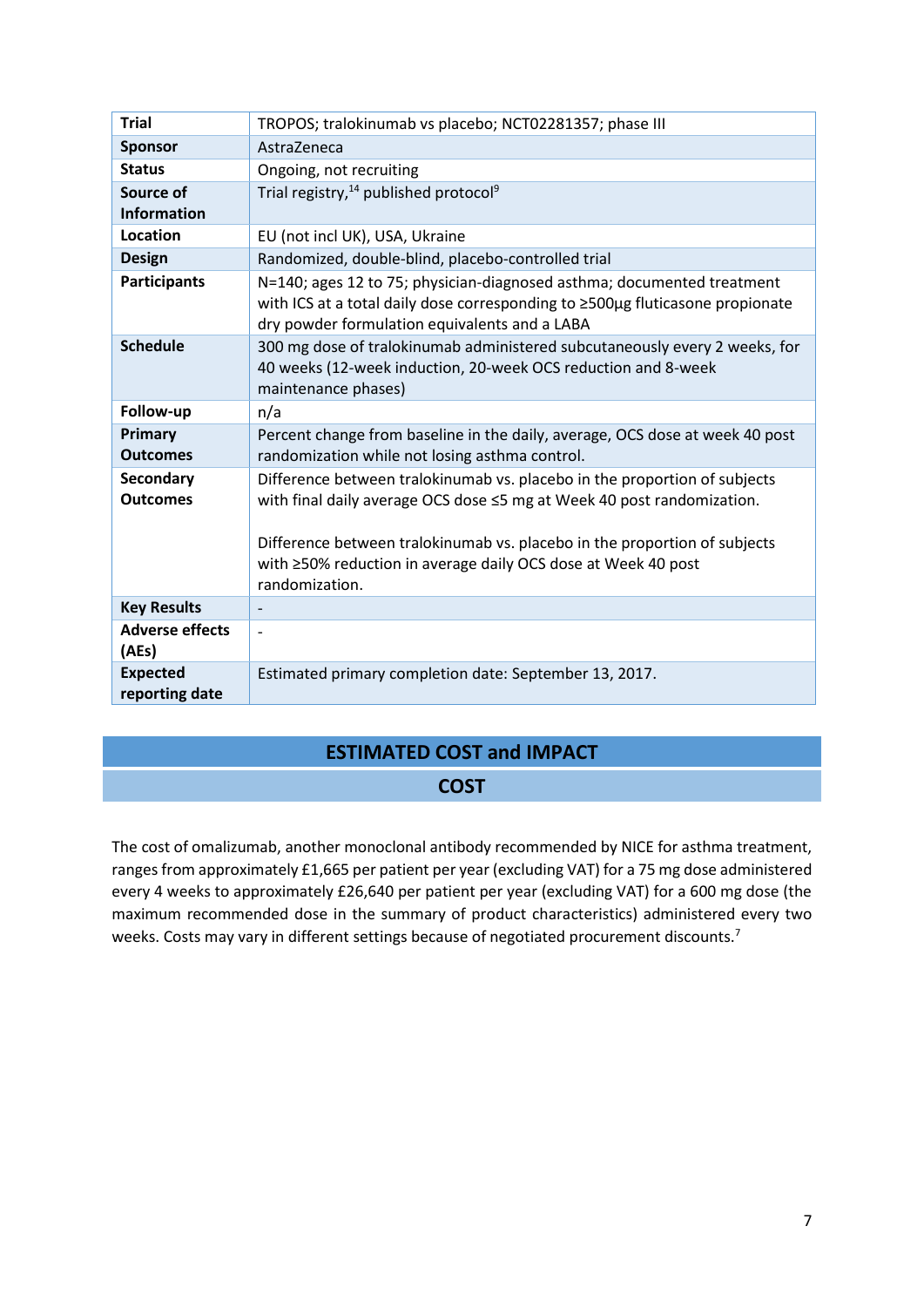| <b>IMPACT - SPECULATIVE</b>                                   |                                                                                                                                         |  |  |  |
|---------------------------------------------------------------|-----------------------------------------------------------------------------------------------------------------------------------------|--|--|--|
| <b>IMPACT ON PATIENTS AND CARERS</b>                          |                                                                                                                                         |  |  |  |
| $\boxtimes$ Reduced mortality/increased length of<br>survival | $\boxtimes$ Reduced symptoms or disability: a potential<br>improvement in quality of life and a reduced<br>rate of asthma exacerbations |  |  |  |
| Other                                                         | No impact identified                                                                                                                    |  |  |  |
| <b>IMPACT ON HEALTH and SOCIAL CARE SERVICES</b>              |                                                                                                                                         |  |  |  |
| Increased use of existing services                            | $\boxtimes$ Decreased use of existing services                                                                                          |  |  |  |
| Re-organisation of existing services                          | Need for new services                                                                                                                   |  |  |  |
| Other                                                         | None identified                                                                                                                         |  |  |  |
| <b>IMPACT ON COSTS and OTHER RESOURCE USE</b>                 |                                                                                                                                         |  |  |  |
| Increased drug treatment costs                                | Reduced drug treatment costs                                                                                                            |  |  |  |
| Other increase in costs                                       | Other reduction in costs                                                                                                                |  |  |  |
| Other: uncertain cost<br>$\bowtie$                            | None identified                                                                                                                         |  |  |  |
| <b>OTHER ISSUES</b>                                           |                                                                                                                                         |  |  |  |
| Clinical uncertainty or other research<br>question identified | None identified<br>⊠                                                                                                                    |  |  |  |

# **REFERENCES**

**.** 

<sup>1</sup> Walsh, G. (MedScape). An Update on Biologic-based Therapy in Asthma. *Immunotherapy*. 2013; 5(11):1255-

<sup>1264.</sup> Available from: [http://www.medscape.com/viewarticle/817432\\_4](http://www.medscape.com/viewarticle/817432_4) [Accessed 26 July 2017]

<sup>2</sup> AstraZeneca. *AstraZeneca provides update on STRATOS 1 Phase III trial of tralokinumab in severe,* 

*uncontrolled asthma*. 10 May 2017. Available from: [https://www.astrazeneca.com/media-centre/press-](https://www.astrazeneca.com/media-centre/press-releases/2017/astrazeneca-provides-update-on-stratos-1-phase-iii-trial-of-tralokinumab-in-severe-uncontrolled-asthma-100517.html)